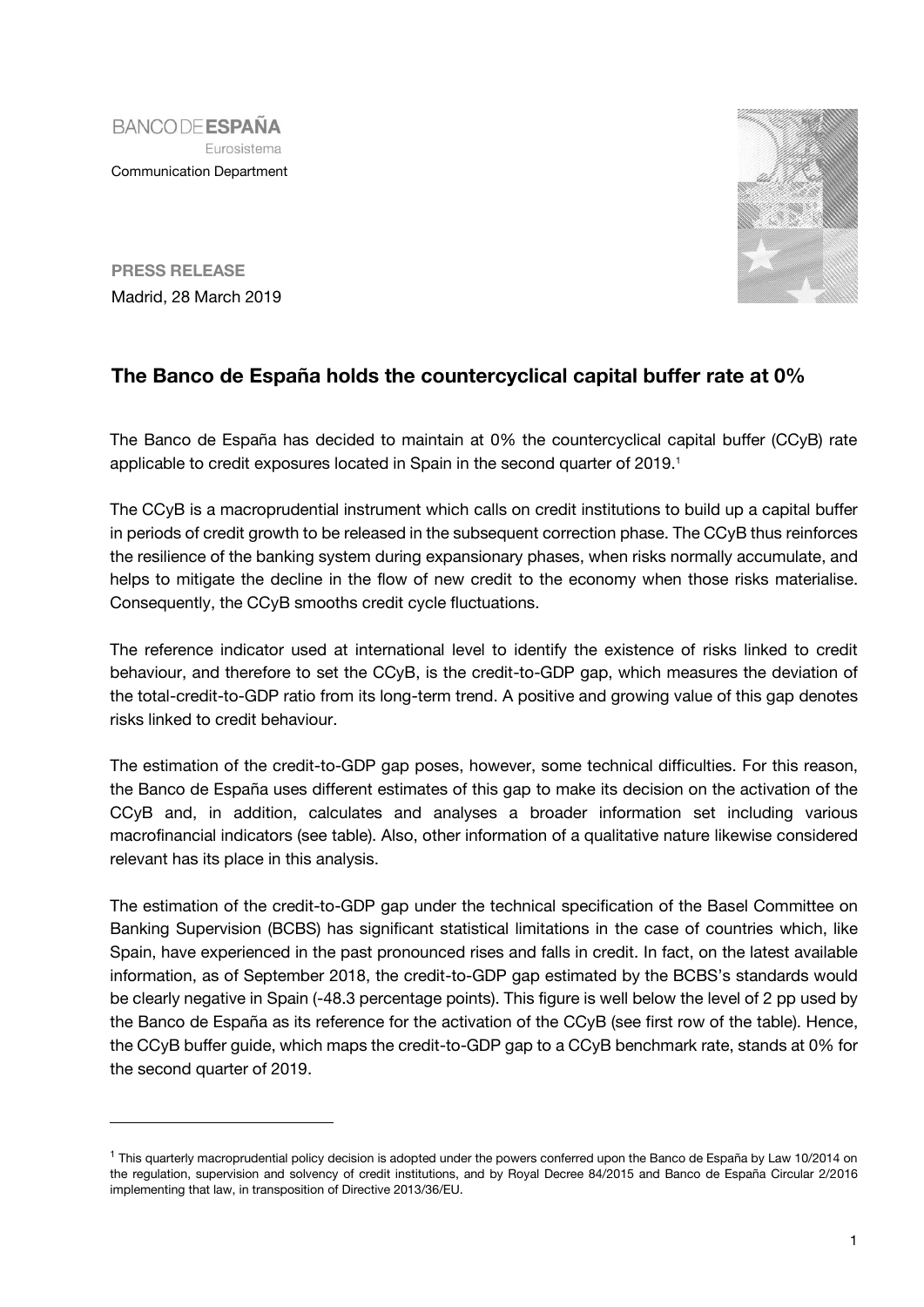However, in view of these technical limitations, the Banco de España has developed alternative methodologies to estimate the credit-to-GDP gap. It has developed econometric models to check for and detect early any signs of cyclical credit imbalances. The estimates of the credit-to-GDP gap derived from these models appear to confirm that credit still stands below but significantly closer to the longterm equilibrium level than suggested by the Basel credit-to-GDP gap (see third row of the table). Additionally, a technical specification different from that approved by the BCBS is being used by the Banco de España with a view to adjusting it to fit the average length of credit cycles in our country. The gap thus calculated, as of the latest available date, also yields a negative figure, though one significantly smaller (see fourth row of the table).

Turning to the other macrofinancial indicators used, as shown by rows 5 to 8 of the table, the credit intensity indicator seems to have continued to rise in the past quarter, although remaining negative (-1.8%). The average level of the estimated deviation of real estate sector prices from their medium-term trend increased in the quarter and shows positive values in the upper range of these estimates (indicating price levels above equilibrium). The debt service ratio of households and non-financial corporations seems to have held steady in the quarter and, lastly, the current account balance (in terms of GDP) decreased significantly but remained in surplus (0.3% of GDP in the quarter).

All these factors advise holding the CCyB rate at 0% for the time being, but point to the need for careful monitoring of the behaviour and forward projections of the quantitative indicators considered.

In accordance with the procedure set out in Article 5(1) of Regulation (EU) No 1024/2013, the present decision of the Banco de España has been previously notified to the European Central Bank. The Banco de España's earlier decisions on quarterly CCyB rates are available at [this link.](https://www.bde.es/bde/en/areas/estabilidad/politica-macropr/Fijacion_del_po_abd79f06544b261.html)